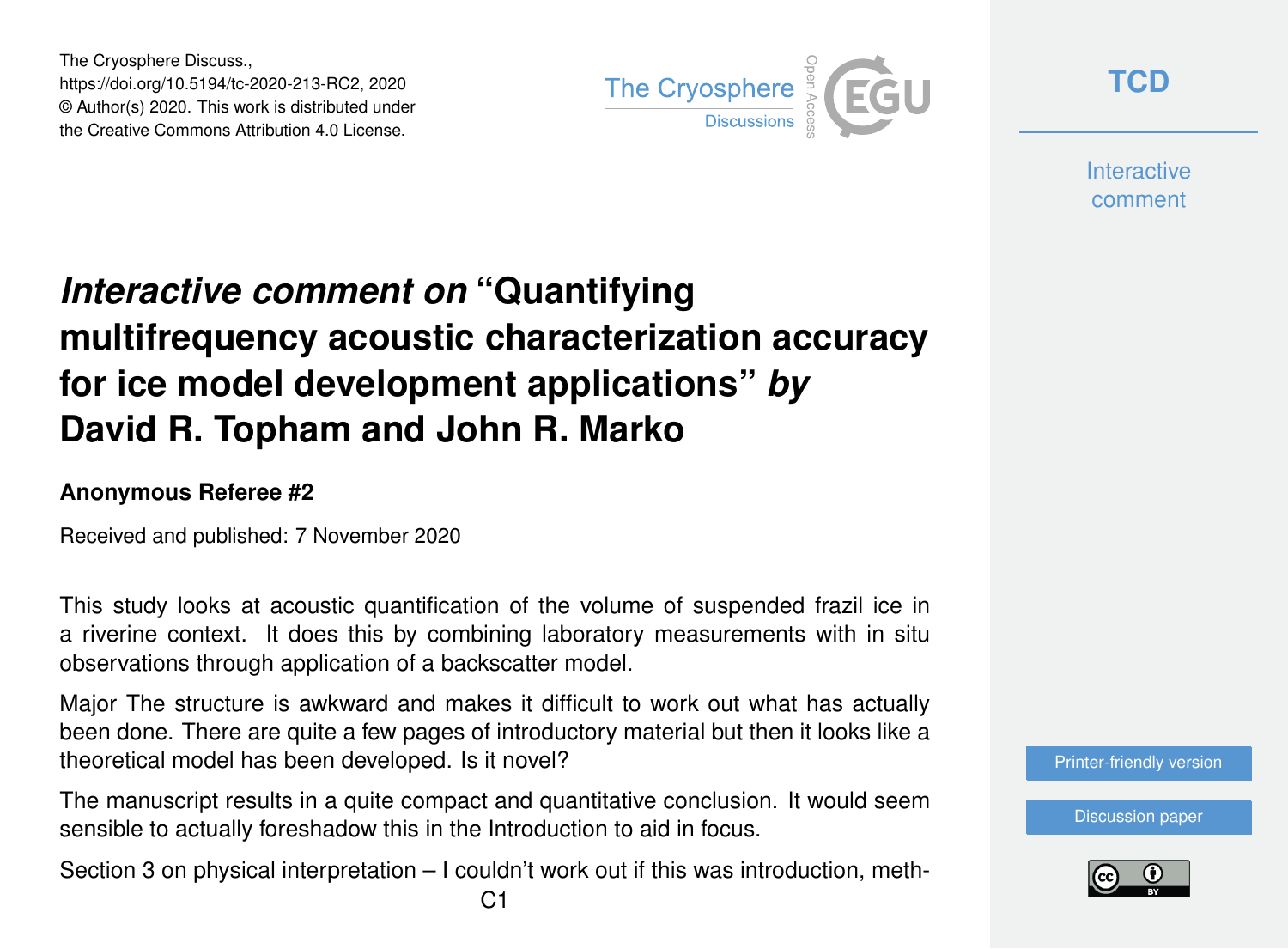ods or Discussion? At the very least a clear identification of what is novel to this manuscript for the analysis is required.

Section  $4 -$  so this is where the new work is described? But then quite a bit of text seems still introductory?

Referring the reader to the previous paper is ok but there needs to be a minimum of information here. As it is I eventually found it in on Page 11. So the data in Figure 4 are new?

The systematic difference of Fig 4 for the 125 kHz data is clear. Is there an indication of uncertainty in the estimates and is it independent of frequency. This gets discussed and reference made to a previous paper for a fuller discussion. Can they at least be represented on the Figure?

The field data used for validation have been previously published. This is OK as it is being used to evaluate a "new" model. But quite specific points are made about the data with no context provided here. What's a "representative 8-hour Mar. 20 Peace River freezing interval"? (pg 14/25). Or "a highly dynamic January 14 interval"?

Possibly a naïve question but are there any data with which to compare the estimates of Fig 5? As it is these are combinations of the acoustically sensed data and it is hard to make sense of it when it is all self-comparison.

The start of the Summary (pg 26/10) is succinct and clear and I suggest a version of this would be very handy as say the second paragraph of the Introduction after the wider context.

Minor There are many wayward commas that are either not necessary or in the wrong place.

Pg 1/25 The opening sentence could be improved. Is it the numerical models or actually improved understanding that we really need?

**[TCD](https://tc.copernicus.org/preprints/)**

**Interactive** comment

[Printer-friendly version](https://tc.copernicus.org/preprints/tc-2020-213/tc-2020-213-RC2-print.pdf)

[Discussion paper](https://tc.copernicus.org/preprints/tc-2020-213)